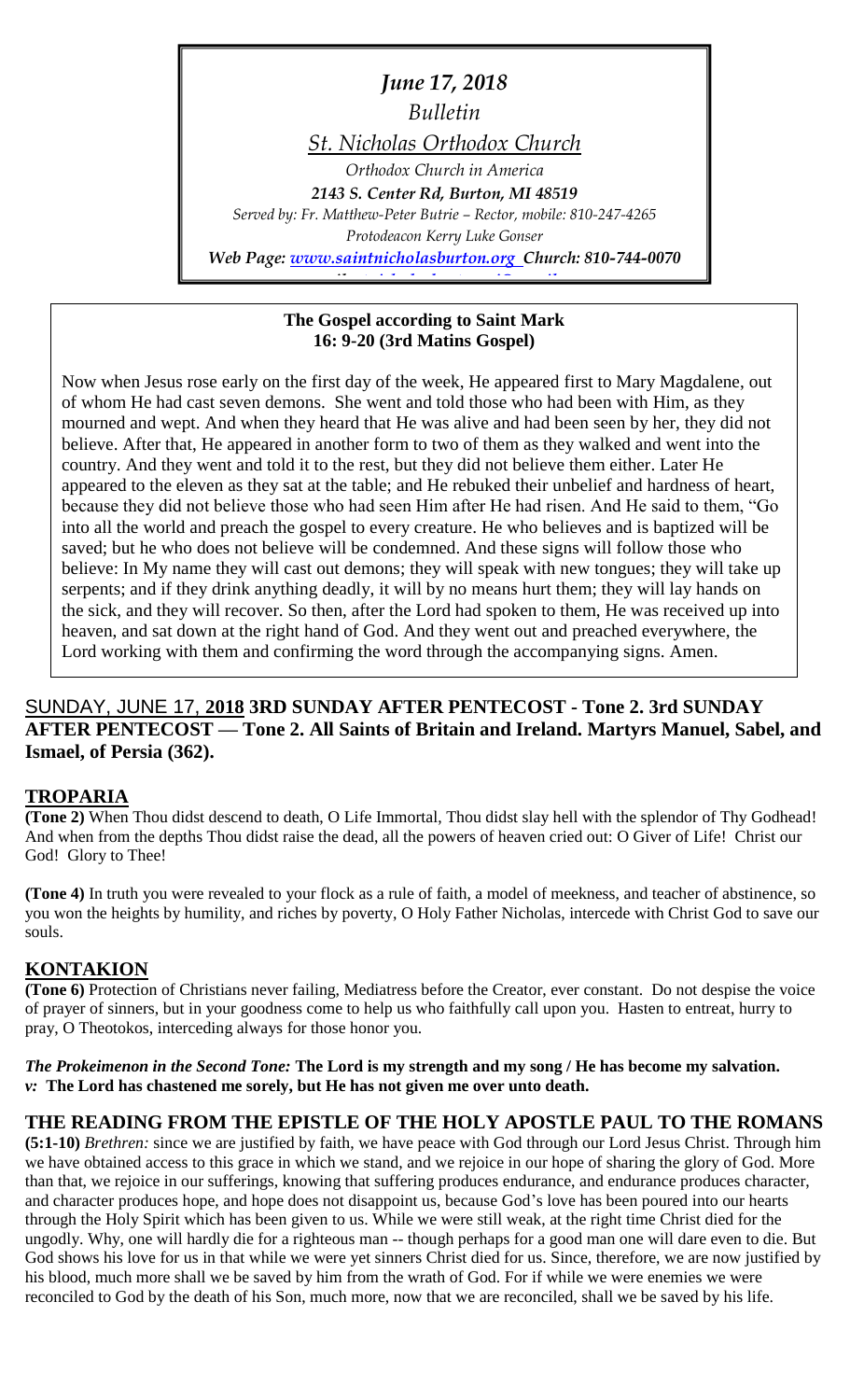#### *Alleluia, Tone 2 v:* **May the Lord hear you in the day of trouble! May the Name of the God of Jacob protect you!**

#### *v:* **Save the King, O Lord, and hear us on the day we call!**

**THE HOLY GOSPEL ACCORDING TO SAINT MATTHEW (6:22-33)** And Jesus taught the people who had come to Him saying: "The eye is the lamp of the body. So, if your eye is sound, your whole body will be full of light; but if your eye is not sound, your whole body will be full of darkness. If then the light in you is darkness, how great is the darkness! No one can serve two masters; for either he will hate the one and love the other, or he will be devoted to the one and despise the other. You cannot serve God and mammon. Therefore I tell you, do not be anxious about your life, what you shall eat or what you shall drink, nor about your body, what you shall put on. Is not life more than food, and the body more than clothing? Look at the birds of the air: they neither sow nor reap nor gather into barns, and yet your heavenly Father feeds them. Are you not of more value than they? And which of you by being anxious can add one cubit to his span of life? And why are you anxious about clothing? Consider the lilies of the field, how they grow; they neither toil nor spin; yet I tell you, even Solomon in all his glory was not arrayed like one of these. But if God so clothes the grass of the field, which today is alive and tomorrow is thrown into the oven, will he not much more clothe you, O men of little faith? Therefore do not be anxious, saying, 'What shall we eat?' or 'What shall we drink?' or 'What shall we wear?' For the Gentiles seek all these things; and your heavenly Father knows that you need them all. But seek first his kingdom and his righteousness, and all these things shall be yours as well."

**COMMUNION HYMN** Praise the Lord from the heavens, praise Him in the highest! Alleluia, Alleluia, Alleluia!

#### *Above all pray without ceasing and thank God for everything that happens to you.*

#### **(Rule of Anthony the Great)**

Anthony the Great is a realist. His rules or canons aren't some formula he's found and thrown to us. Each of them has something unique concerning the life of the monk and, if one is broken, everything comes crashing down. He says we have to pray without ceasing but at the same time thank God for everything that happens to us. He uses a coordinating conjunction because these two things can't be separated, they go together. We thank God for pleasant things, but even more for something else: in life, matters don't always turn out as we would want them to. We pray, for instance, and it seems that God doesn't listen. We ask for our health, and our illness worsens. We ask God to grant us certain things and He gives us nothing. Everything's back to front.

People who don't learn to thank God for everything, especially for adversity, will never advance even an inch beyond where they were when their mothers bore them. They'll make no progress. And, of course, when their mothers bore them, such people were innocent babes, they had a natural sanctity, whereas we have cruelty, and knowledge that makes us guilty. So we have to learn to thank God. When we have bad thoughts, when our brother says something and we feel hatred within us, we must, at that very time, thank God and smile at our brother. Unless we do so, it's impossible to advance a step, because everything will seem perverse to us. And then, in particular, others and our circumstances will cause us to have bad thoughts, temptations, passions and contrariness.

Ceaseless prayer and gratitude to God for all that happens to us are the necessary conditions for a natural life. If people don't thank God for everything, they can't even pray, nor live in the monastic state. People have to be grateful for whatever happens to them in the monastery, whether that comes from their inner world or from the brotherhood, from enemies or from demons. For instance, a monk has bad thoughts which torment him. He shouldn't be worried, but should rejoice and thank God. He should say to the demon: "Get behind me, Satan" and send him on his way, or, if he refuses to leave, the monk should be able to say: "The bed's big enough for the two of us. Sleep with me. Just turn over onto the other side so that I don't have to put up with your foul breath". The demon will then leave like lightning.

Unceasing prayer and gratitude for everything are directly connected to our personal rule. In other words, anyone can perform his rule when he learns to pray ceaselessly. And anyone who performs his rule can have unceasing prayer. If he wants to separate his rule from unceasing prayer, both will come tumbling down. This is basic and we must remember it. Miss your rule for two days and you'll see that you'll forget to say "Glory to you, our God" even once a day. That's a law.

> *Archimandrite Aimilianos of Simonopetra Νηπτική ζωή και Ασκητικοί κανόνες (Neptical life and ascetic rules), Indiktos Eds, Athens 2011, pp. 5-6.*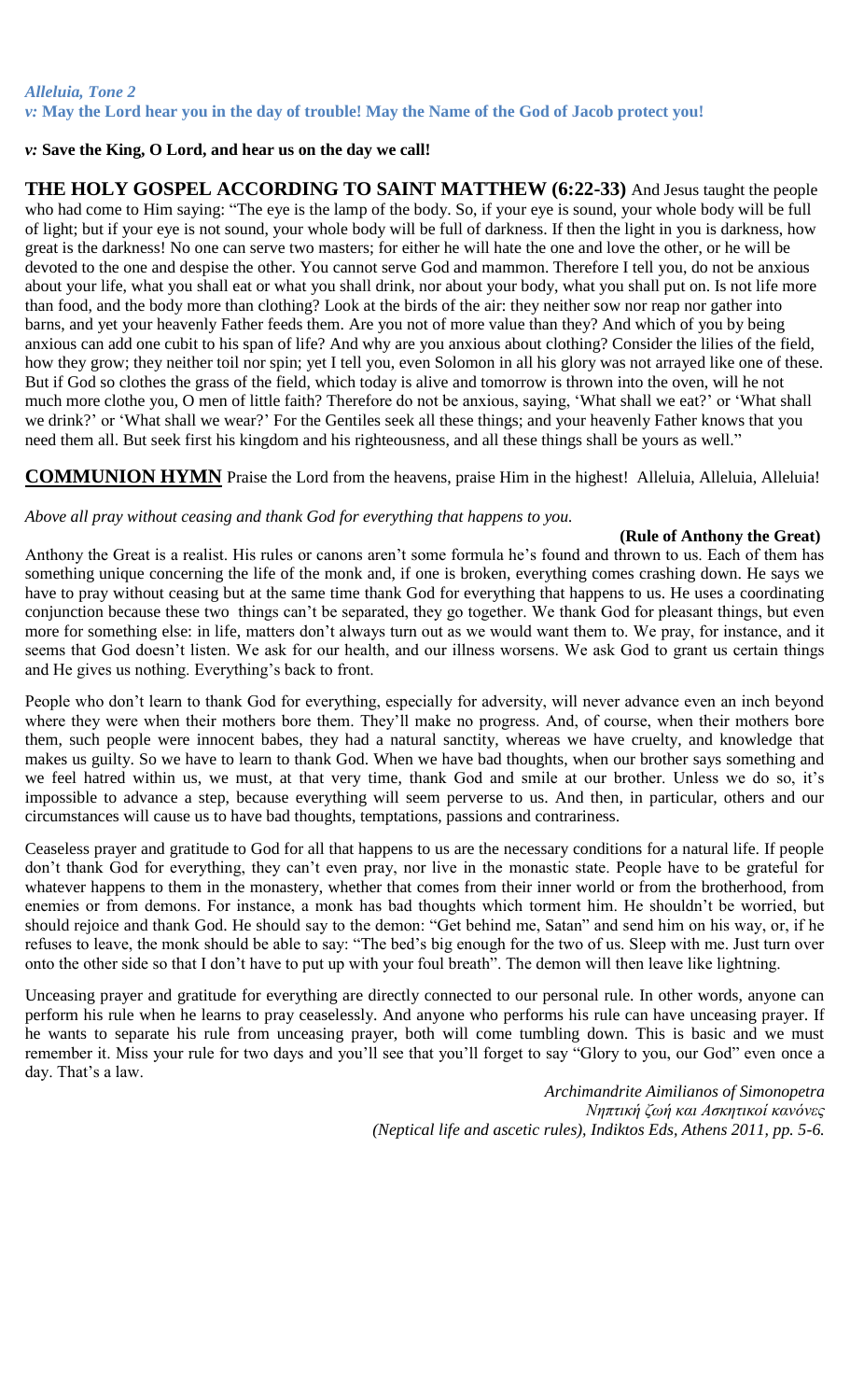```
June 17, 2018
```
# ်း ကြီး ဝတ္ထိုးဝ ဝတ္ထိုးဝ ဝတ္ထိုးဝ ဝတ္ထိုးဝ ဝတ္ထိုးဝ ဝတ္ထိုးဝ ဝတ္ထိုးဝ ဝတ္ထိုးဝ ဝတ္ထိုးဝ ဝတ္ထိုးဝ ဝတ္ထိုးဝ

# **CANDLE INTENTIONS FOR THE HEALTH AND BLESSINGS OF**

Fr. Tom, Fr. Dimitri, Fr. Anthony, Aaron, Rimi, Allen, Deborah, JoAnn, Luba, Kosta, Jimmy, Laurie, David, Helen, Walt, Vladimir, Dorothy, Michael, Allison, Stojan, Mira, Bosa, Jeanette, Christopher, Nicholas, Margaret, Joseph, Greg, Gladys, my family and friends Joe Tome Special Intention Joe Tome Alex & Eleni Alex & Magda Popoff My family and myself; Andrew, Stephanie, Rimi, Madeline & Jack Lucy Hogg Happy Birthdays Elijah George, Adam George & Helen Ethington Mira & Stojan Special Intentions for Fr. Matthew, Protodeacon Kerry, Altar Servers, Sue Tomm & our beautiful choir Connie Maxim

## **CANDLE INTENTIONS FOR BLESSED REPOSE**

Susan Goodman Ben & Michael Peter Brayan The Goodmans The Goodmans The Goodmans The Goodmans The Goodmans The Goodmans The Goodmans The Goodmans The Goodmans The Goodmans The Goodmans The Goodmans The Goodmans The Goodmans The Goodmans The Goodmans T Peter Popoff & John Naum Alex & Magda Popoff



**WELCOME** to all our friends and visitors. Please join us in our fellowship hall.

#### **Happy Father's Day to all of the fathers, Godfathers, grandfathers and uncles of our parish.**

**COFFEE & DONUTS** are provided today by the Goodman family in memory of Susan Goodman.

**COMMEMORATIVE LISTING OF PARISHIONERS** This booklet is used at the offering of the bread for the Divine Liturgy by Father where he commemorates all the faithful of our parish, those with us on earth and those fallen asleep. They are available on the table in the narthex. One copy per family, please. You may want to use this in your daily prayers, especially as the fallen asleep are ordered by month, day and year. A limited number of copies are available. More will be printed if needed. Please contact the office for any changes or corrections.

#### **MACEDONIAN OPEN GOLF SCRAMBLE** The 38th Macedonian Open Golf Scramble will be held

**TOMORROW** at the Flint Elks Golf Club. The Macedonian Open is our biggest fundraiser and we are hoping for an even bigger and better turnout this year. If you have any questions or know of someone who would like to help, please contact Angelo Panoff (angelo.panoff@stifel.com or 810-249-6031), Christine Panoff (capanoff@umflint.edu or 810- 232-4868), Linda Branoff (branoff721@aol.com or 810-964-3654), George Branoff (george.branoff27@frontier.com or 810-252-5395) or Chris Nedanis (cned77@gmail.com or 810-877-0889).

#### **HOW CAN I HELP? I DON'T GOLF.**

- Donate money for prizes-any amount you can give would be very much appreciated to offset the cost of buying prizes.
- Donate a gift card-we are looking for gift cards to give as prizes in the amount of \$20 or \$25 similar to these: Visa gift cards, Meijer, Dunham's, Gas Cards, Restaurant cards, or any establishment you frequent.
- Donate a prize-donate a prize, whether it's golf related or not; or ask a business you frequent to make a donation (such as a gift card)
- Join us for dinner

#### **OUR CHARITY MINISTRIES**

**HOPE IN A BOX** is collecting Laundry Soap for the month of June. Place the items in the blue box in the hall. Catholic Charities Community Closet will distribute the items.

**FOOD DRIVE** Place non-perishable food items in the other blue box in the hall.

**RUMMAGE SALE** Thank you to all those who volunteered & donated to the rummage sale. The proceeds from the rummage sale are going toward the cost of re-paving the parking lot.

**PARKING LOT RE-PAVING** The proceeds from last year and this year's Macedonian Open will go towards the repaving of the entire parking lot which will cost over \$100,000. With capital improvement funds and other funds on hand, that leaves a shortfall of \$35,000. If anyone would like to donate or dedicate a memorial fund or make an anonymous donation, please contact the office. If we do not raise the rest of the funds, we will be required to take a loan in order to complete the project.